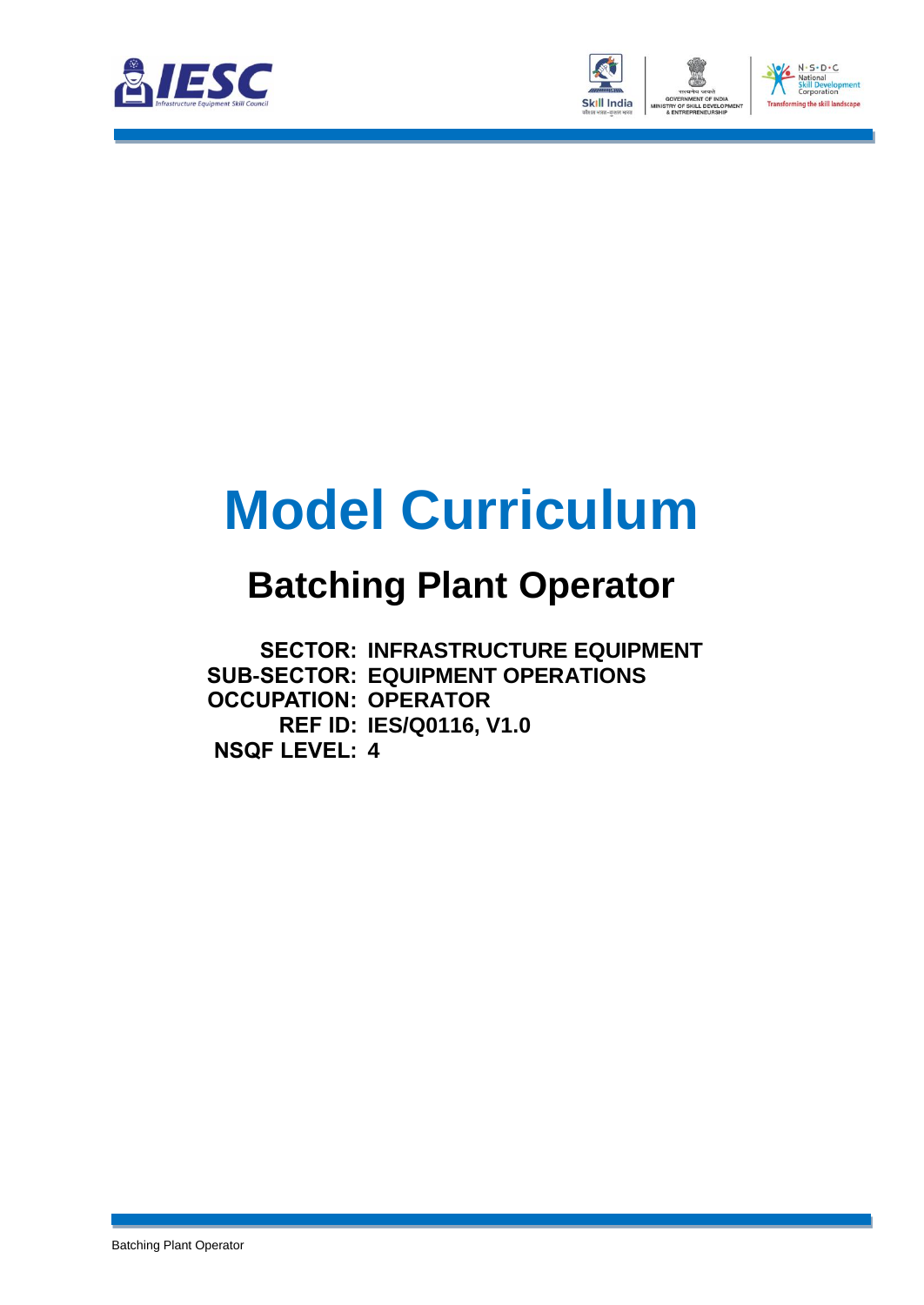



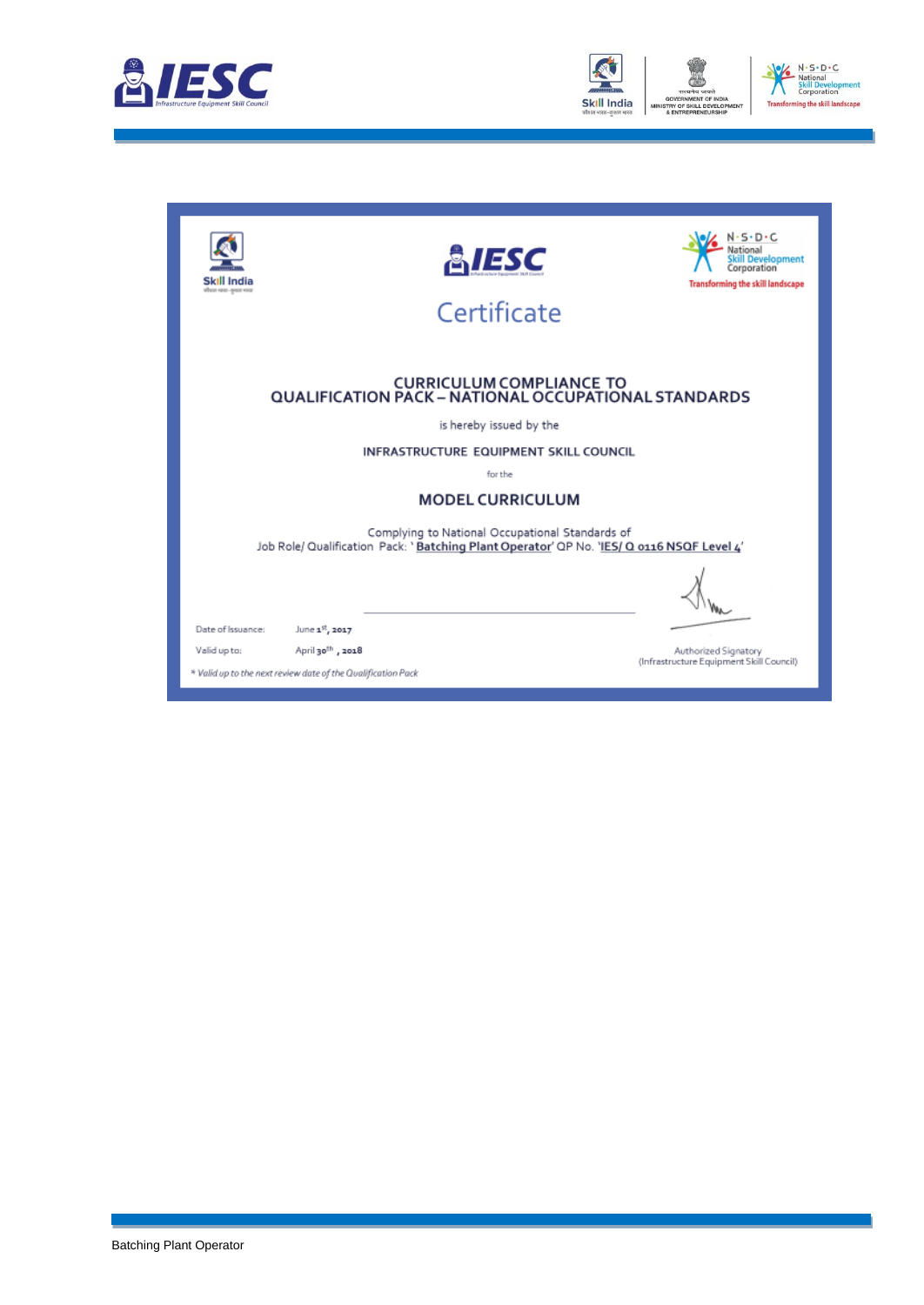



### **TABLE OF CONTENTS**

<span id="page-2-2"></span><span id="page-2-1"></span><span id="page-2-0"></span>

| 1. Curriculum                    | 01 |
|----------------------------------|----|
| 2. Trainer Prerequisites         | 08 |
| 3. Annexure: Assessment Criteria | 09 |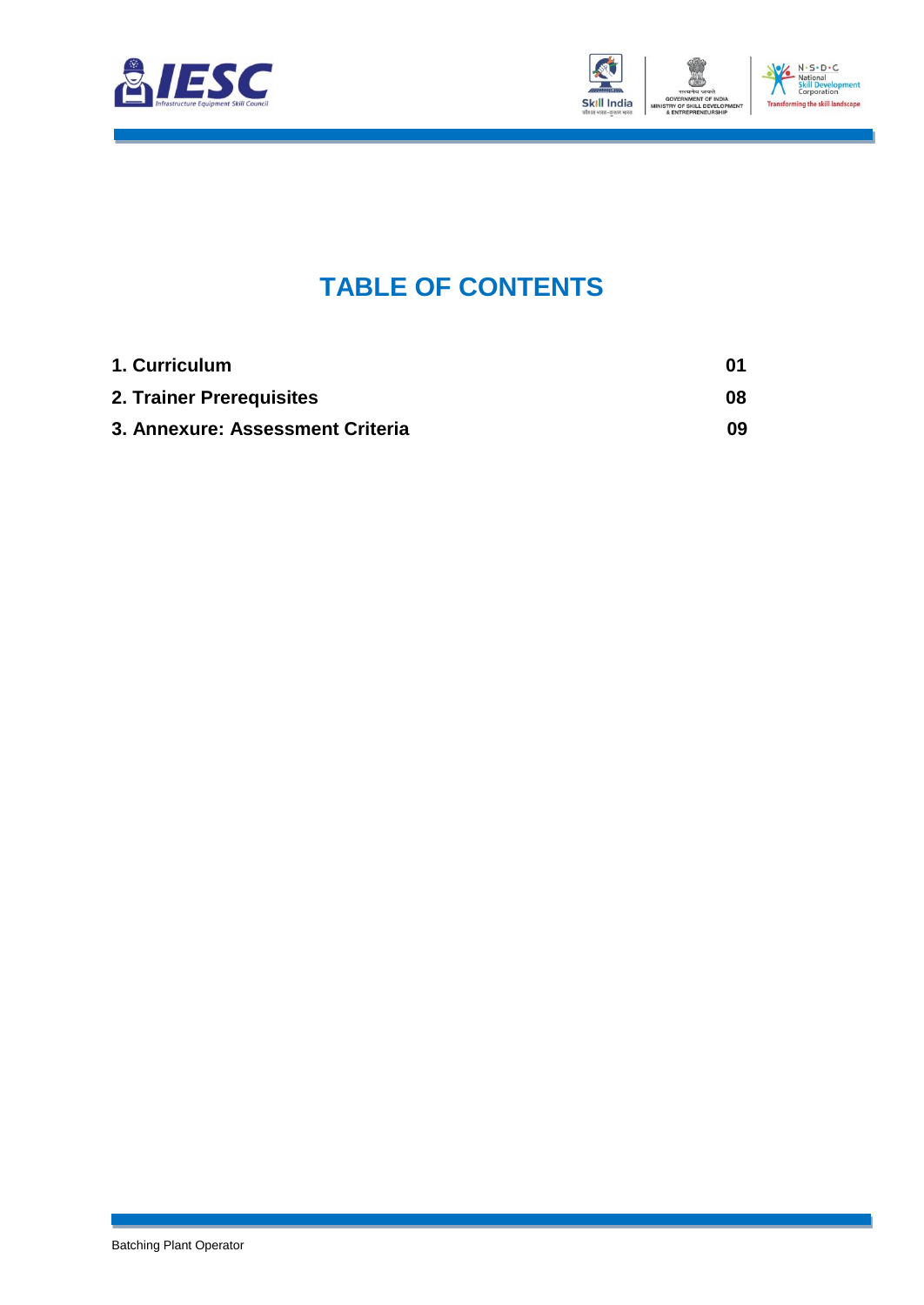



# <span id="page-3-0"></span>**[Batching Plant Operator](#page-2-0)**

#### **CURRICULUM / SYLLABUS**

This program is aimed at training candidates for the job of a "Batching Plant Operator", in the "Infrastructure Equipment" Sector/Industry and aims at building the following key competencies amongst the learner

| <b>Program Name</b>                              | <b>Batching Plant Operator</b>                                                                                                                                                                                                                                                                                                                                                                                                                                                                                                                                                                                                 |  |  |  |  |
|--------------------------------------------------|--------------------------------------------------------------------------------------------------------------------------------------------------------------------------------------------------------------------------------------------------------------------------------------------------------------------------------------------------------------------------------------------------------------------------------------------------------------------------------------------------------------------------------------------------------------------------------------------------------------------------------|--|--|--|--|
| <b>Qualification Pack Name</b><br>& Reference ID | IES/Q0116                                                                                                                                                                                                                                                                                                                                                                                                                                                                                                                                                                                                                      |  |  |  |  |
| <b>Version No.</b>                               | 1.0<br><b>Version Update Date</b><br>01 June 2017                                                                                                                                                                                                                                                                                                                                                                                                                                                                                                                                                                              |  |  |  |  |
| <b>Pre-requisites to</b><br><b>Training</b>      | Preferably Class 8th Standard<br>Certification Training in Batching Plant Operations preferred<br>Preferably 2 year's experience as Junior Batching Plant Operator.                                                                                                                                                                                                                                                                                                                                                                                                                                                            |  |  |  |  |
| <b>Training Outcomes</b>                         | After completing this programme, participants will be able to:<br>Carry out pre-operation checks on a batching plant. General<br>introduction to batching plants, basic working of various<br>components sections, engine, hydraulic and electrical systems,<br>operational controls and instrument panel, preparing machine<br>and related systems for operations<br>Carry out batching plant operations. Properties of materials<br>cement and aggregates, starting of batching plant, loading of<br>materials, monitoring and regulating mixing, discharging of<br>concrete, shutting down the plant; post-operative checks |  |  |  |  |
|                                                  | Carry out maintenance and trouble shooting of a batching<br>plant. General maintenance procedures and periodic service<br>schedule; common faults and their diagnosis; reports and<br>documents.<br>Comply with worksite health and safety guidelines. Health,<br>safety and environment policies; personal protective equipment,<br>fire-fighting equipment, basic first aid for common injuries at<br>work site                                                                                                                                                                                                              |  |  |  |  |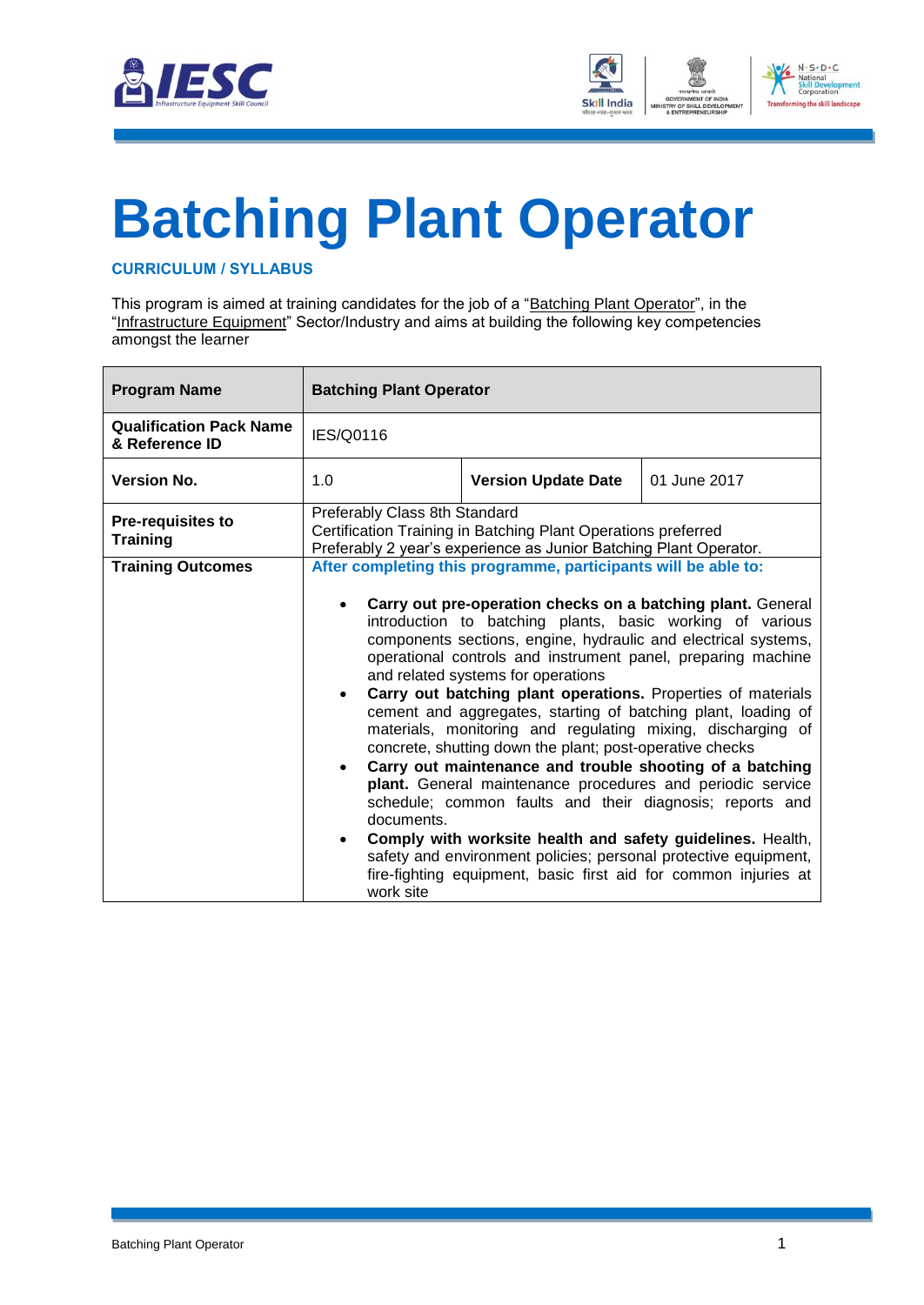



This course encompasses 4 out of 4 National Occupational Standards (NOS) of "Batching Plant **Operator**" Qualification Pack issued by "Infrastructure Equipment Skill Council".

| Sr.<br>No. | <b>Module</b>                                                                                                                                                                                                                  | <b>Key Learning Outcomes</b>                                                                                                                                                                                                                                                                                                                                                                                                                                                                                                                                                                                                                                                                                                                                                                                                                                                                                                                                                                                                                                                                                                                                                                                                                                                                                                                                                                                                                                                                                                                                                                                                                                                                                                                                                                                                                                                                                                                                     | <b>Equipment Required</b>                                                                                                                                                                                                                                                                                                                                                              |
|------------|--------------------------------------------------------------------------------------------------------------------------------------------------------------------------------------------------------------------------------|------------------------------------------------------------------------------------------------------------------------------------------------------------------------------------------------------------------------------------------------------------------------------------------------------------------------------------------------------------------------------------------------------------------------------------------------------------------------------------------------------------------------------------------------------------------------------------------------------------------------------------------------------------------------------------------------------------------------------------------------------------------------------------------------------------------------------------------------------------------------------------------------------------------------------------------------------------------------------------------------------------------------------------------------------------------------------------------------------------------------------------------------------------------------------------------------------------------------------------------------------------------------------------------------------------------------------------------------------------------------------------------------------------------------------------------------------------------------------------------------------------------------------------------------------------------------------------------------------------------------------------------------------------------------------------------------------------------------------------------------------------------------------------------------------------------------------------------------------------------------------------------------------------------------------------------------------------------|----------------------------------------------------------------------------------------------------------------------------------------------------------------------------------------------------------------------------------------------------------------------------------------------------------------------------------------------------------------------------------------|
| 1          | <b>Carry out pre-</b><br>operation checks on a<br>batching plant<br><b>Theory Duration</b><br>(hh:mm)<br>08:00<br><b>Practical Duration</b><br>(hh:mm)<br>20:00<br><b>Corresponding NOS</b><br><b>Code</b><br><b>IES/N0146</b> | Organisational<br><b>Context:</b><br><b>Acquire</b><br>working knowledge of the following:<br>Organisation structure, reporting and<br>$\bullet$<br>escalation line.<br>Performance<br>standards<br>$\bullet$<br>and<br>procedures in the company.<br>Work target and review mechanism<br>$\bullet$<br>with supervisor<br>Location and process for storage and<br>$\bullet$<br>disposal of waste.<br>Safety policy of the organisation and<br>$\bullet$<br>emergency procedures<br>Technical Knowledge: Understand the<br>fundamentals of the following:<br>Different types of batching plants,<br>$\bullet$<br>features and performance.<br>Components and sections of batching<br>$\bullet$<br>plant and its functioning.<br>Equipment operating systems:<br>$\bullet$<br>Hydraulic,<br>electrical,<br>$\circ$<br>pneumatic.<br>Weighing, storage, conveying,<br>$\circ$<br>admix<br>switches<br>Controls,<br>levers,<br>and<br>$\bullet$<br>instrument panel & fuse box<br>Procedure for filling and topping up of<br>$\bullet$<br>fuel, coolant, oils<br>Method of greasing and lubrication.<br>$\bullet$<br>Optimal<br>working<br>condition<br>οf<br>$\bullet$<br>components and monitoring systems<br>Documents and log<br>books to<br>be<br>$\bullet$<br>maintained for recording activities.<br>Procedures for reporting defects if<br>$\bullet$<br>beyond his scope.<br>Skills - Core & Professional. Acquire the<br>ability to:<br>Read<br>&<br>understand<br>general<br>$\bullet$<br>instructions/guidelines<br>related<br>to<br>equipment & worksite ops.<br>Write and record any incidents<br>&<br>$\bullet$<br>deviations on the prescribed formats.<br>Orally communicate information &<br>$\bullet$<br>instructions to co-workers in a clear<br>and concise manner.<br>Plan and organise work related tasks<br>$\bullet$<br>with all concerned in most efficient and<br>cost effective way.<br>Performance<br>Criteria:<br><b>Execute</b><br>the | $\bullet$<br>Scaled Model of<br>Batching Plant for<br>theory sessions<br>Live Batching Plant<br>$\bullet$<br>at nearby project<br>site for practical<br>sessions<br>Class room<br>with<br>$\bullet$<br>audio-video<br>system<br>Manufacturers<br>O<br>$\bullet$<br>and M Manual &<br>Video<br>Safety video<br>$\bullet$<br><b>PPE</b><br>Items<br>&<br>$\bullet$<br><b>Safety Gear</b> |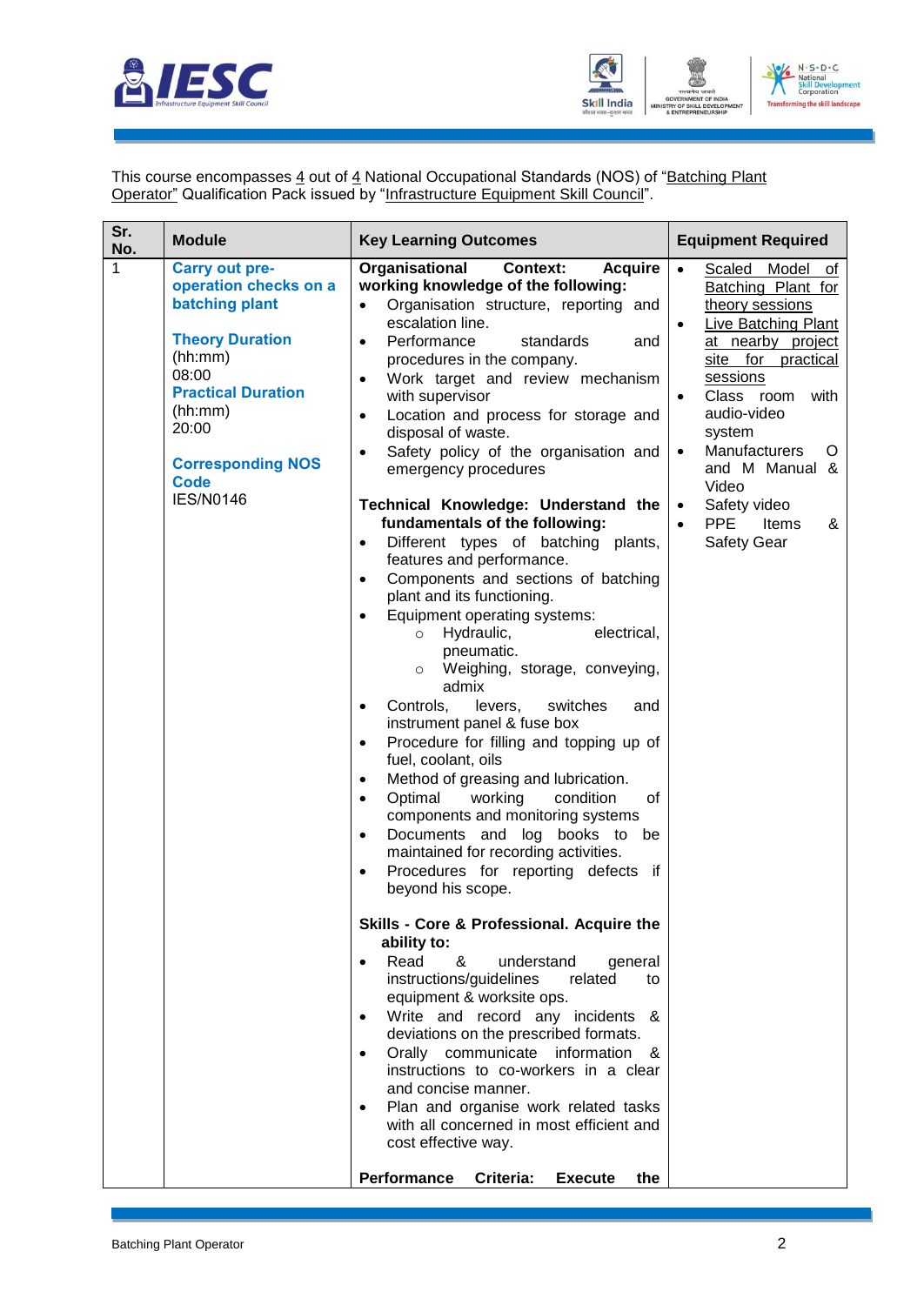





| Sr.<br>No.     | <b>Module</b>                                                                                                                                                                                                | <b>Key Learning Outcomes</b>                                                                                                                                                                                                                                                                                                                                                                                                                                                                                                                                                                                                                                                                                                                                                                                                                                                                                                                                                                                                                                                                                                           | <b>Equipment Required</b>                                                                                                                                                                                                                                                                                                                                                                                                                                              |
|----------------|--------------------------------------------------------------------------------------------------------------------------------------------------------------------------------------------------------------|----------------------------------------------------------------------------------------------------------------------------------------------------------------------------------------------------------------------------------------------------------------------------------------------------------------------------------------------------------------------------------------------------------------------------------------------------------------------------------------------------------------------------------------------------------------------------------------------------------------------------------------------------------------------------------------------------------------------------------------------------------------------------------------------------------------------------------------------------------------------------------------------------------------------------------------------------------------------------------------------------------------------------------------------------------------------------------------------------------------------------------------|------------------------------------------------------------------------------------------------------------------------------------------------------------------------------------------------------------------------------------------------------------------------------------------------------------------------------------------------------------------------------------------------------------------------------------------------------------------------|
|                |                                                                                                                                                                                                              | following tasks and procedures:<br>Examine all parts, components and<br>$\bullet$<br>sections of the plant for damage and<br>leakages.<br>Check all fluid levels in the engine,<br>hydraulic & water systems; top up where<br>necessary<br>Check all V-drive and other belts for<br>tension, wear and tear.<br>Check conveyors, boom scrapers and<br>bucket elevators for free running.<br>Fill all bins and silos as per instructions.<br>Store the admix as per instructions and<br>check dispensers are functional.<br>Empty the weigh hoppers of previous<br>days operations.<br>Check all hoppers and doors for<br>cleanliness and smooth functioning.<br>Remove cement and concrete build-up<br>in the mixer and clean.<br>Inspect all greasing points and ensure<br>lubrication.<br>Check all electrical wiring for damage<br>and fitting.<br>Check all controls, gauges, lights and<br>horns are functional.<br>Ensure safety equipment in place before<br>operating the plant.<br>Maintain a log book to record all actions<br>done before starting.<br>Follow laid down procedure for reporting<br>defects beyond his scope. |                                                                                                                                                                                                                                                                                                                                                                                                                                                                        |
| $\overline{2}$ | <b>Carry out batching</b><br>plant operations.<br><b>Theory Duration</b><br>(hh:mm)<br>30:00<br><b>Practical Duration</b><br>(hh:mm)<br>75:00<br><b>Corresponding NOS</b><br><b>Code</b><br><b>IES/N0147</b> | Organisational<br><b>Context:</b><br><b>Acquire</b><br>working knowledge of the following:<br>Procedures and guidelines related to<br>breakdown & maintenance services.<br>Location of tools and equipment and<br>$\bullet$<br>procedure for issue and return.<br>Safety policy of the organisation and<br>$\bullet$<br>emergency drills.<br>Technical Knowledge. Understand the<br>fundamentals of the following:<br>features/performance/<br><b>Specs</b><br>and<br>$\bullet$<br>output of the batching plant.<br>Type and grade of cement, aggregates<br>$\bullet$<br>and admixture.<br>Feeding system into silos.<br>$\bullet$<br>Starting procedure, basic<br>operations<br>$\bullet$<br>and monitoring systems.<br>Stopping<br>procedure<br>including<br>$\bullet$<br>emergency stop button<br>Identification and correct<br>usage of<br>٠                                                                                                                                                                                                                                                                                       | Model<br>Scaled<br>of<br>Batching Plant for<br>theory sessions<br>Live Batching Plant<br>$\bullet$<br>at nearby project<br>site for practical<br>sessions<br>Adequate stocks of<br>$\bullet$<br>cement, admixture<br>and<br>other<br>aggregates.<br>Class room<br>with<br>$\bullet$<br>audio-video<br>system<br>Manufacturers<br>O<br>$\bullet$<br>and M Manual &<br>Video<br>Safety video<br>$\bullet$<br><b>PPE</b><br>Items<br>&<br>$\bullet$<br><b>Safety Gear</b> |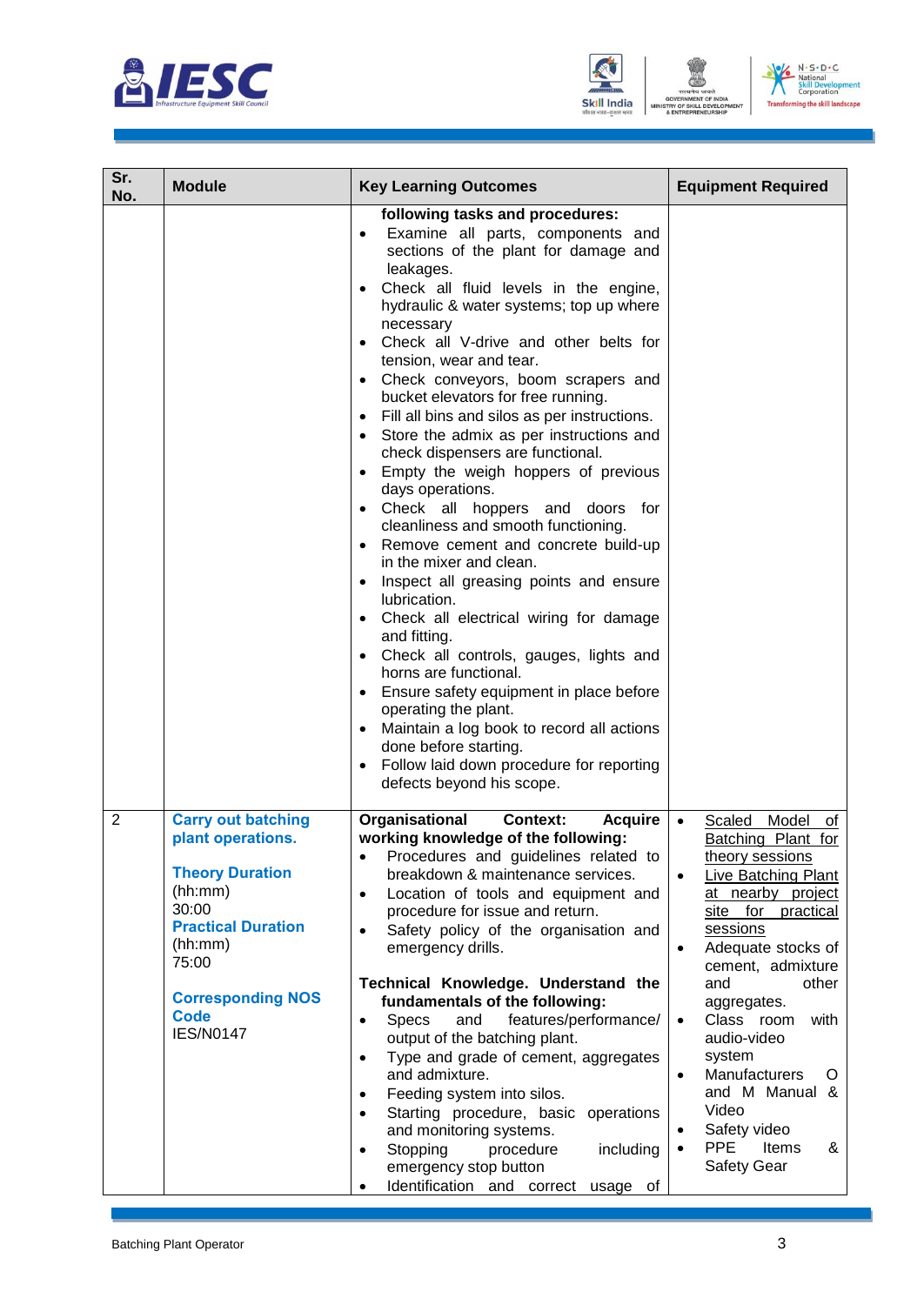





| Sr.<br>No. | <b>Module</b> | <b>Key Learning Outcomes</b>                                                                                                                                                                                                                                                                                                                                                                                                                                                                                                                                                                                                                                       | <b>Equipment Required</b> |
|------------|---------------|--------------------------------------------------------------------------------------------------------------------------------------------------------------------------------------------------------------------------------------------------------------------------------------------------------------------------------------------------------------------------------------------------------------------------------------------------------------------------------------------------------------------------------------------------------------------------------------------------------------------------------------------------------------------|---------------------------|
|            |               | basic tools.<br>Various<br>hand<br>signals,<br>safety<br>&<br>$\bullet$<br>emergency signs at project site.<br>Basic computer<br>and<br>MS.<br>Office<br>$\bullet$<br>applications & printer settings.                                                                                                                                                                                                                                                                                                                                                                                                                                                             |                           |
|            |               | Skills - Core & Professional. Acquire the<br>ability to:<br>In addition to core and generic skills<br>$\bullet$<br>listed above<br>Interpret signage at project work site<br>$\bullet$<br>correctly.<br>Use<br>while<br>correct<br>terminology<br>$\bullet$<br>interacting with others at site<br>Help plan work schedule in time bound<br>$\bullet$<br>and cost effective way.<br>Help identify operational slow-downs<br>$\bullet$<br>and take timely remedial action.<br>Performance Criteria.<br>Execute<br>the<br>following tasks and procedures:<br><b>Starting and Monitoring.</b><br>Starting of components /systems in the<br>$\bullet$<br>correct order. |                           |
|            |               | Monitoring and regulating materials as<br>$\bullet$<br>per instructions.<br>In crisis operate emergency button to<br>$\bullet$<br>disconnect power to the plant.<br><b>Discharging of Concrete.</b><br>Ensure truck is correctly positioned<br>$\bullet$<br>under sock<br>Discharging the batched<br>concrete<br>$\bullet$<br>safely and correctly into the delivery<br>trucks /mixers.<br><b>Shutting down and servicing</b>                                                                                                                                                                                                                                      |                           |
|            |               | Shut down the batching plant as per<br>$\bullet$<br>sequential procedures<br>Clean the drum mixer and rubber chute<br>$\bullet$<br>internally.<br>Wash the batching plant externally with<br>$\bullet$<br>water to remove all deposits.<br>Ensure<br>equipment<br>lubricated<br>is<br>correctly.<br>Inspect for damages; leaks etc and<br>report / take appropriate action.<br><b>Safety during operations</b><br>Ensure PPE is worn especially dust<br>$\bullet$<br>mask when moving around the plant.<br>Ensure proper communication through<br>$\bullet$<br>correct hand signals and eye contact                                                                |                           |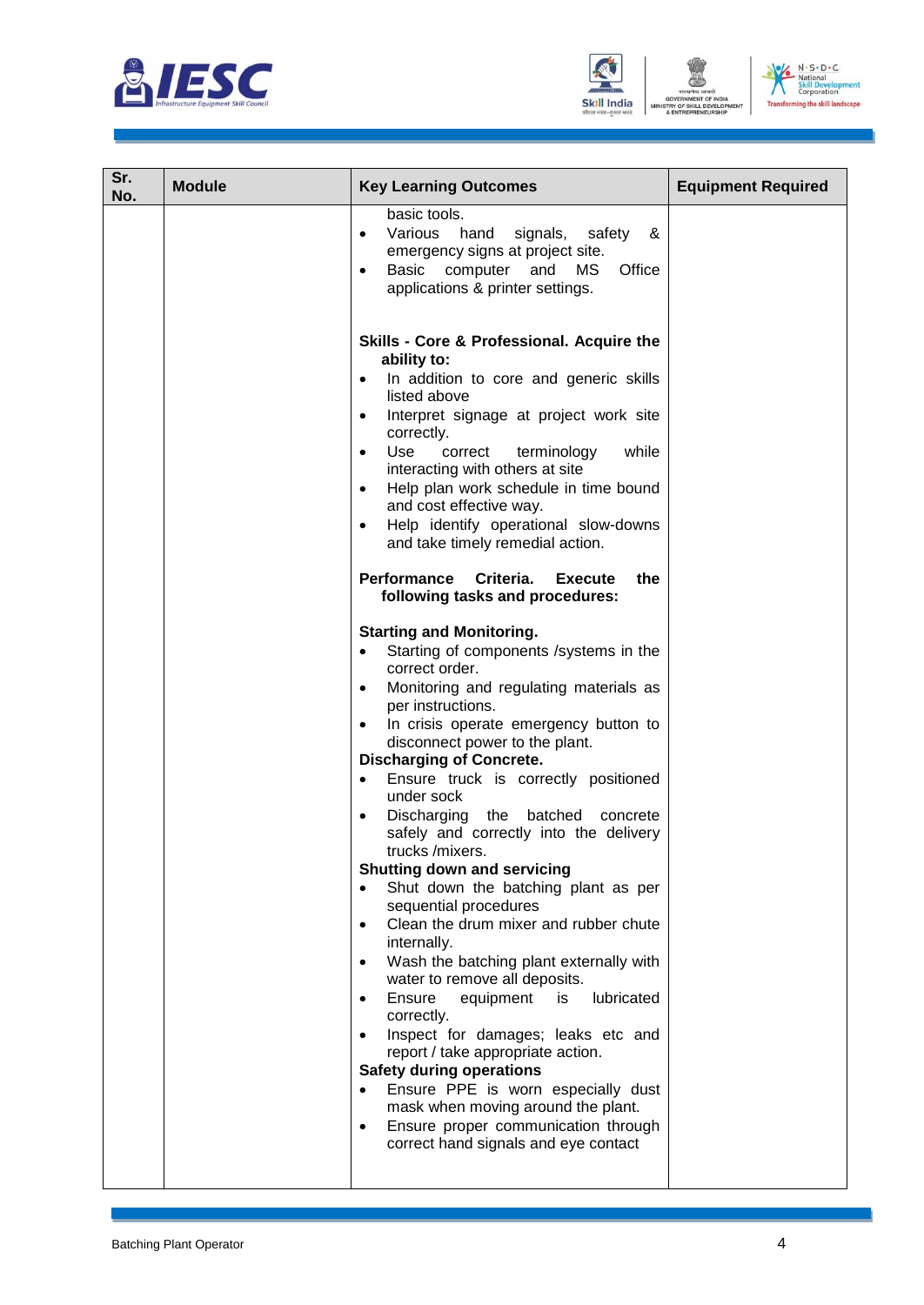





| Sr.<br>No. | <b>Module</b>                                                                                                                                                                                                                                         | <b>Key Learning Outcomes</b>                                                                                                                                                                                                                                                                                                                                                                                                                                                                                                                                                                                                                                                                                                                                                                                                                                                                                                                                                                                                                                                                                                                                                                                                                                                                                                                                                                                                                                                                                                          | <b>Equipment Required</b>                                                                                                                                                                                                                                                                                                                                                                                  |
|------------|-------------------------------------------------------------------------------------------------------------------------------------------------------------------------------------------------------------------------------------------------------|---------------------------------------------------------------------------------------------------------------------------------------------------------------------------------------------------------------------------------------------------------------------------------------------------------------------------------------------------------------------------------------------------------------------------------------------------------------------------------------------------------------------------------------------------------------------------------------------------------------------------------------------------------------------------------------------------------------------------------------------------------------------------------------------------------------------------------------------------------------------------------------------------------------------------------------------------------------------------------------------------------------------------------------------------------------------------------------------------------------------------------------------------------------------------------------------------------------------------------------------------------------------------------------------------------------------------------------------------------------------------------------------------------------------------------------------------------------------------------------------------------------------------------------|------------------------------------------------------------------------------------------------------------------------------------------------------------------------------------------------------------------------------------------------------------------------------------------------------------------------------------------------------------------------------------------------------------|
|            |                                                                                                                                                                                                                                                       | <b>Reporting and Documentation</b><br>Maintain log book to record all activities<br>$\bullet$<br>(input and output flow) carried out.<br>Report any defects which are beyond<br>$\bullet$<br>his scope to the supervisor                                                                                                                                                                                                                                                                                                                                                                                                                                                                                                                                                                                                                                                                                                                                                                                                                                                                                                                                                                                                                                                                                                                                                                                                                                                                                                              |                                                                                                                                                                                                                                                                                                                                                                                                            |
| 3          | <b>Carry out routine</b><br>maintenance and<br>trouble shooting of a<br>batching plant.<br><b>Theory Duration</b><br>(hh:mm)<br>14:00<br><b>Practical Duration</b><br>(hh:mm)<br>35:00<br><b>Corresponding NOS</b><br><b>Code</b><br><b>IES/N0148</b> | Organisational<br><b>Context:</b><br><b>Acquire</b><br>working knowledge of the following:<br>Emergency organisation structure and<br>$\bullet$<br>maintenance policy.<br>Location<br>οf<br>special<br>tools<br>and<br>$\bullet$<br>equipment/ accessories.<br>Technical Knowledge. Understand the<br>fundamentals of the following:<br>Maintenance and service Schedule<br>$\bullet$<br>including related checklists<br>Common defects and general causes<br>$\bullet$<br>for breakdown.<br>Skills - Core & Professional. Acquire the<br>ability to:<br>In addition to core and generic skills<br>$\bullet$<br>listed above;<br>Plan maintenance & servicing keeping<br>$\bullet$<br>operational needs in mind.<br>Performance<br>Criteria.<br>the<br><b>Execute</b><br>following tasks and procedures:<br><b>Routine Maintenance:</b><br>Assess the right service schedule by<br>٠<br>tracking operating hours.<br>Wash & clean the plant externally to<br>remove deposits<br>Clean drum mixer internally as per<br>instructions.<br>Clean air filter, replenish lubes and<br>$\bullet$<br>coolants as necessary<br>all<br>Lubricate/grease<br>the<br>moving<br>$\bullet$<br>joints/pins and pivot points.<br>Ensure basic housekeeping activities in<br>$\bullet$<br>the control room.<br><b>Basic Trouble Shooting:</b><br>Turn off the mains power from panel<br>before<br>carrying<br>out<br>maintenance<br>activity.<br>Diagnosing the defect/ problem and<br>$\bullet$<br>rectify; if need be seek advice from<br>supervisor. | Model<br>$\bullet$<br>Scaled<br>0t<br>Batching Plant for<br>theory sessions<br><b>Live Batching Plant</b><br>$\bullet$<br>at nearby project<br>site for practical<br>sessions<br>Class room<br>with<br>$\bullet$<br>audio-video<br>system<br><b>Manufacturers</b><br>O<br>$\bullet$<br>and M Manual &<br>Video<br>Safety video<br>$\bullet$<br><b>PPE</b><br>Items<br>&<br>$\bullet$<br><b>Safety Gear</b> |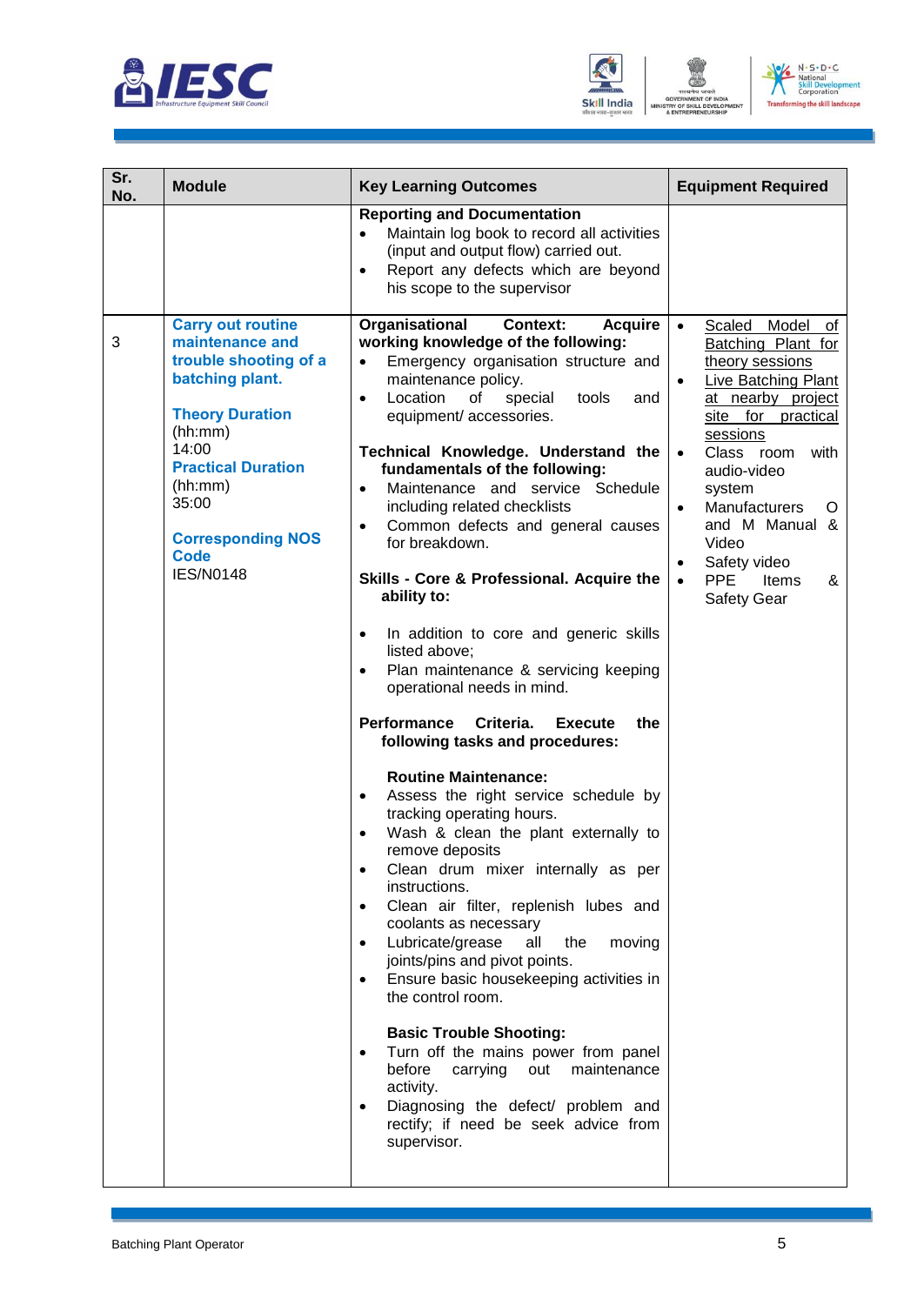





| Sr.<br>No.     | <b>Module</b>                                                                                                                                                                                                                              | <b>Key Learning Outcomes</b>                                                                                                                                                                                                                                                                                                                                                                                                                                                                                                                                                                                                                                                                                                                                                                                                                                                                                                                                                                                                                                                                                                                                                                                                                                                                                                                                                                                                                                                                                                                                                                                                                                                                                                                                                                                                                | <b>Equipment Required</b>                                                                                                                                                                                                                                                                                                                                                                                                               |
|----------------|--------------------------------------------------------------------------------------------------------------------------------------------------------------------------------------------------------------------------------------------|---------------------------------------------------------------------------------------------------------------------------------------------------------------------------------------------------------------------------------------------------------------------------------------------------------------------------------------------------------------------------------------------------------------------------------------------------------------------------------------------------------------------------------------------------------------------------------------------------------------------------------------------------------------------------------------------------------------------------------------------------------------------------------------------------------------------------------------------------------------------------------------------------------------------------------------------------------------------------------------------------------------------------------------------------------------------------------------------------------------------------------------------------------------------------------------------------------------------------------------------------------------------------------------------------------------------------------------------------------------------------------------------------------------------------------------------------------------------------------------------------------------------------------------------------------------------------------------------------------------------------------------------------------------------------------------------------------------------------------------------------------------------------------------------------------------------------------------------|-----------------------------------------------------------------------------------------------------------------------------------------------------------------------------------------------------------------------------------------------------------------------------------------------------------------------------------------------------------------------------------------------------------------------------------------|
|                |                                                                                                                                                                                                                                            | <b>Documentation &amp; Reporting:</b><br>Maintain all records/documents as per<br>$\bullet$<br>company policy.<br>Report defects and problems in time<br>$\bullet$<br>and escalate as necessary                                                                                                                                                                                                                                                                                                                                                                                                                                                                                                                                                                                                                                                                                                                                                                                                                                                                                                                                                                                                                                                                                                                                                                                                                                                                                                                                                                                                                                                                                                                                                                                                                                             |                                                                                                                                                                                                                                                                                                                                                                                                                                         |
| $\overline{4}$ | <b>Comply with Worksite</b><br><b>Health and Safety</b><br><b>Guidelines</b><br><b>Theory Duration</b><br>(hh:mm)<br>08:00<br><b>Practical Duration</b><br>(hh:mm)<br>20:00<br><b>Corresponding NOS</b><br><b>Code</b><br><b>IES/N7601</b> | <b>Organisational Context. Acquire working</b><br>knowledge of the following:<br>Health, safety, environmental (HSE)<br>policies and guidelines of the company<br>& their importance<br>Contact<br>details<br>οf<br>personnel<br>$\bullet$<br>responsible for HSE related matters &<br>in case of emergencies.<br>Location of first aid room / station and<br>$\bullet$<br>assembly points.<br>Reporting channel and documentation<br>$\bullet$<br>procedure for all HSE related matters.<br>Technical Knowledge. Understand the<br>fundamentals of the following:<br>OEMs guidelines for health, safety and<br>$\bullet$<br>security requirements.<br>Types, use and importance of Personal<br>$\bullet$<br>Protective Equipment (PPE)<br>Types of common hazards and risks at<br>$\bullet$<br>worksite and preventive measures.<br>In case of emergencies procedure to<br>$\bullet$<br>stop/ shut down machinery.<br>Common injuries and appropriate basic<br>$\bullet$<br>first aid treatment.<br>Firefighting<br>equipment:<br><b>Basic</b><br>$\bullet$<br>knowledge of handling and using them.<br>Guidelines for transport, storage and<br>٠<br>disposal of hazardous materials and<br>waste<br>Safety signs/symbols and warnings<br>$\bullet$<br>used in worksites and their meaning<br>Skills - Core & Professional. Acquire the<br>ability to:<br>In addition to the core and generic skills<br>$\bullet$<br>listed above<br>Use correct PPE and other safety gear<br>$\bullet$<br>while in the work site.<br><b>Performance</b><br>Criteria.<br><b>Execute</b><br>the<br>following tasks and performances:<br>Comply<br>with<br>safety,<br>health,<br>$\bullet$<br>environment<br>security<br>related<br>and<br>regulations & guidelines at work.<br>Correct use of Personal Protective<br>Equipment (PPE) and other safety gear | $\bullet$<br>Scaled<br>Model<br>of<br>Batching Plant for<br>theory sessions<br>Live Batching Plant<br>$\bullet$<br>at nearby project<br>site for practical<br>sessions<br>Class room<br>with<br>$\bullet$<br>audio-video<br>system<br>Organisation's<br>$\bullet$<br>ESH / Safety video<br>PPE Items &<br>$\bullet$<br>Safety Gear<br>Firefighting<br>$\bullet$<br>equipment<br>&<br>Charts<br>First Aid Kit and<br>$\bullet$<br>Charts |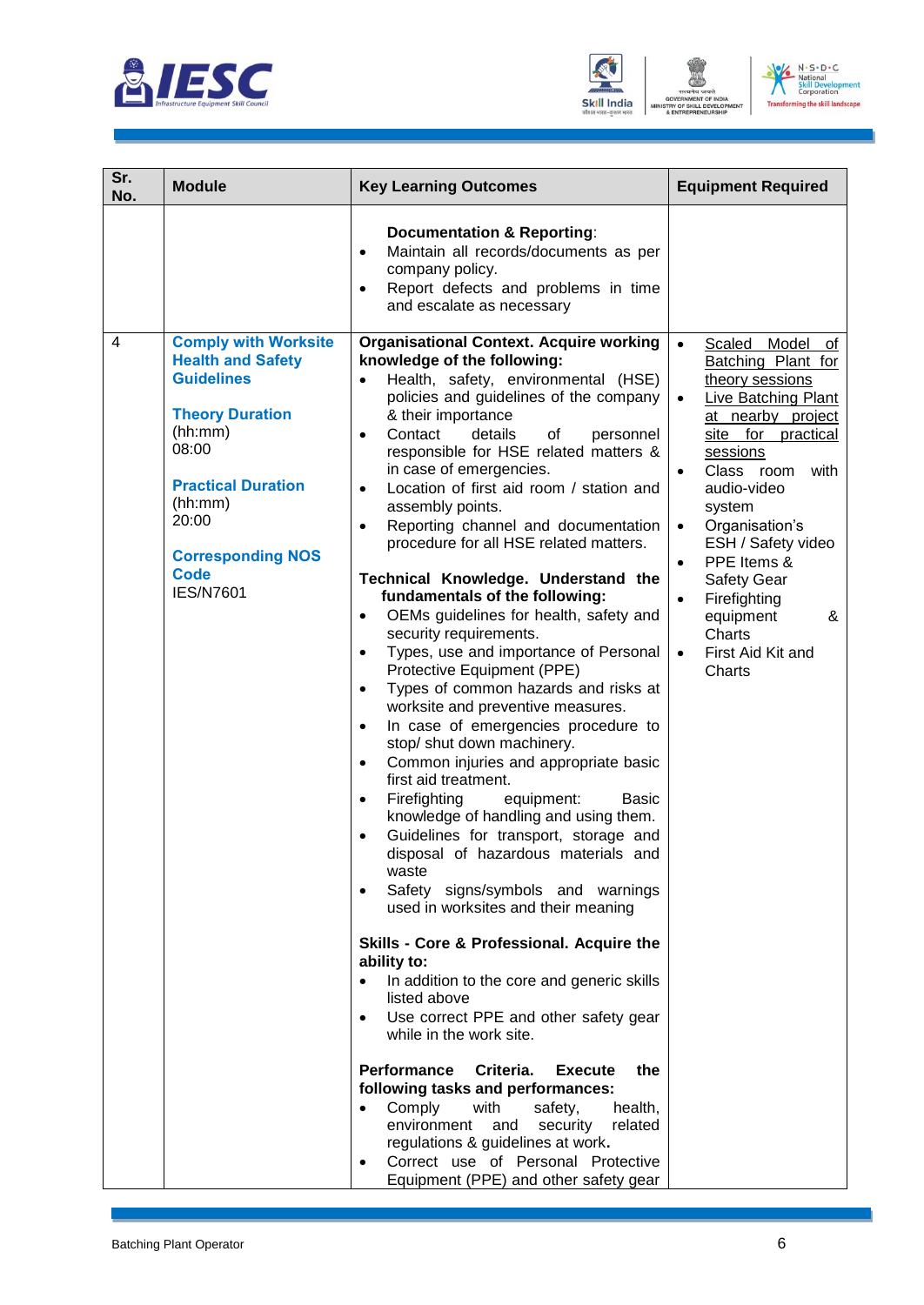





| Sr.<br>No. | <b>Module</b>                                                                                   | <b>Key Learning Outcomes</b>                                                                                                                                                                                                                                                                                                                                                                                                                                                                                                                                                                           | <b>Equipment Required</b> |
|------------|-------------------------------------------------------------------------------------------------|--------------------------------------------------------------------------------------------------------------------------------------------------------------------------------------------------------------------------------------------------------------------------------------------------------------------------------------------------------------------------------------------------------------------------------------------------------------------------------------------------------------------------------------------------------------------------------------------------------|---------------------------|
|            |                                                                                                 | at work site.<br>Follow<br>safety<br>measures<br>during<br>$\bullet$<br>operations to ensure health and safety<br>of self and others; general public not at<br>risk.<br>extinguishers<br>Operate<br>fire<br>as<br>applicable.<br>Support in administering basic first aid.<br>$\bullet$<br>Record and report details as related to<br>$\bullet$<br>operations, incidents or accidents as<br>applicable.                                                                                                                                                                                                |                           |
|            | <b>Total Duration</b><br><b>Theory Duration</b><br>60:00<br><b>Practical Duration</b><br>150:00 | <b>Unique Equipment Required:</b><br>Scaled Model of Batching Plant for theory sessions<br>$\bullet$<br>Live Batching Plant at nearby project site for practical sessions<br>$\bullet$<br>Adequate stocks of cement, admixtures and other aggregates.<br>$\bullet$<br>Class room with audio-video projection system<br>$\bullet$<br>Manufacturers O and M Manual & Video; Safety video<br>$\bullet$<br>PPE Equipment: Helmet, gloves, earplugs, goggles, safety shoes<br>$\bullet$<br>Firefighting equipment and 'How to Use' Charts<br>$\bullet$<br>First Aid Box and 'How to Do' Charts<br>$\bullet$ |                           |

Grand Total Course Duration: **210 Hours, 0 Minutes**

*(This syllabus/ curriculum has been approved by Infrastructure Equipment Skill Council)*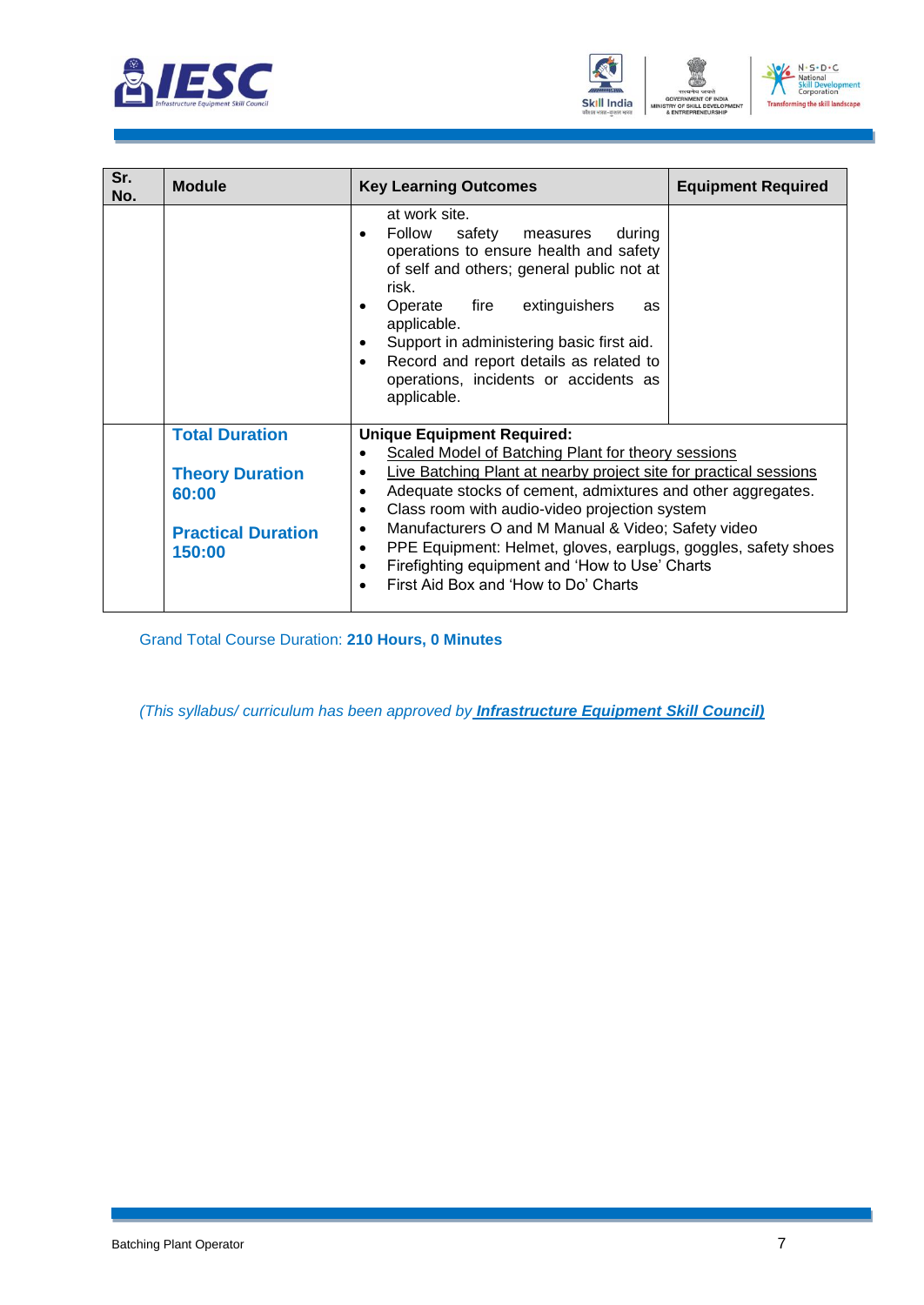



#### <span id="page-10-0"></span>**[Trainer Pre-requisites for Job role: "Batching Plant](#page-2-1) Operator" mapped to [Qualification Pack: "IES/Q0116, v1.0"](#page-2-1)**

| Sr.<br>No.     | <b>Area</b>                                                   | <b>Details</b>                                                                                                                                                                                                                                                 |
|----------------|---------------------------------------------------------------|----------------------------------------------------------------------------------------------------------------------------------------------------------------------------------------------------------------------------------------------------------------|
|                | <b>Description</b>                                            | To deliver accredited training service, mapping to the curriculum detailed<br>above, in accordance with the Qualification Pack "IES/Q 0116 Version 1.0".                                                                                                       |
| $\overline{2}$ | Personal<br><b>Attributes</b>                                 | Aptitude for conducting training, with strong communication and<br>interpersonal skills. Passion for training and developing others; well-<br>organised; and a team player. Eager to learn and keep oneself updated<br>with the latest in the mentioned field. |
| 3              | <b>Minimum</b><br><b>Educational</b><br><b>Qualifications</b> | Class 8 <sup>th</sup> ; preferably 10th                                                                                                                                                                                                                        |
| 4a             | <b>Domain</b><br><b>Certification</b>                         | Certified for Job Role: "Batching Plant Operator" mapped to QP: "IES/Q<br>0116 - Version 1.0". Minimum accepted score 70%.<br>Desired: Certification Training in Batching Plant Operations & Maintenance                                                       |
| 4b             | <b>Platform</b><br><b>Certification</b>                       | Certified for Job Role: "Trainer" mapped to Qualification Pack: SSC/1402.<br>Minimum accepted score 70%.                                                                                                                                                       |
| 5              | <b>Experience</b>                                             | Around 3 to 4 years' site experience in Batching<br>Plant<br>$\bullet$<br>Operations.<br>At least 1 to 2 years' experience in conducting O and M training<br>$\bullet$<br>programs.                                                                            |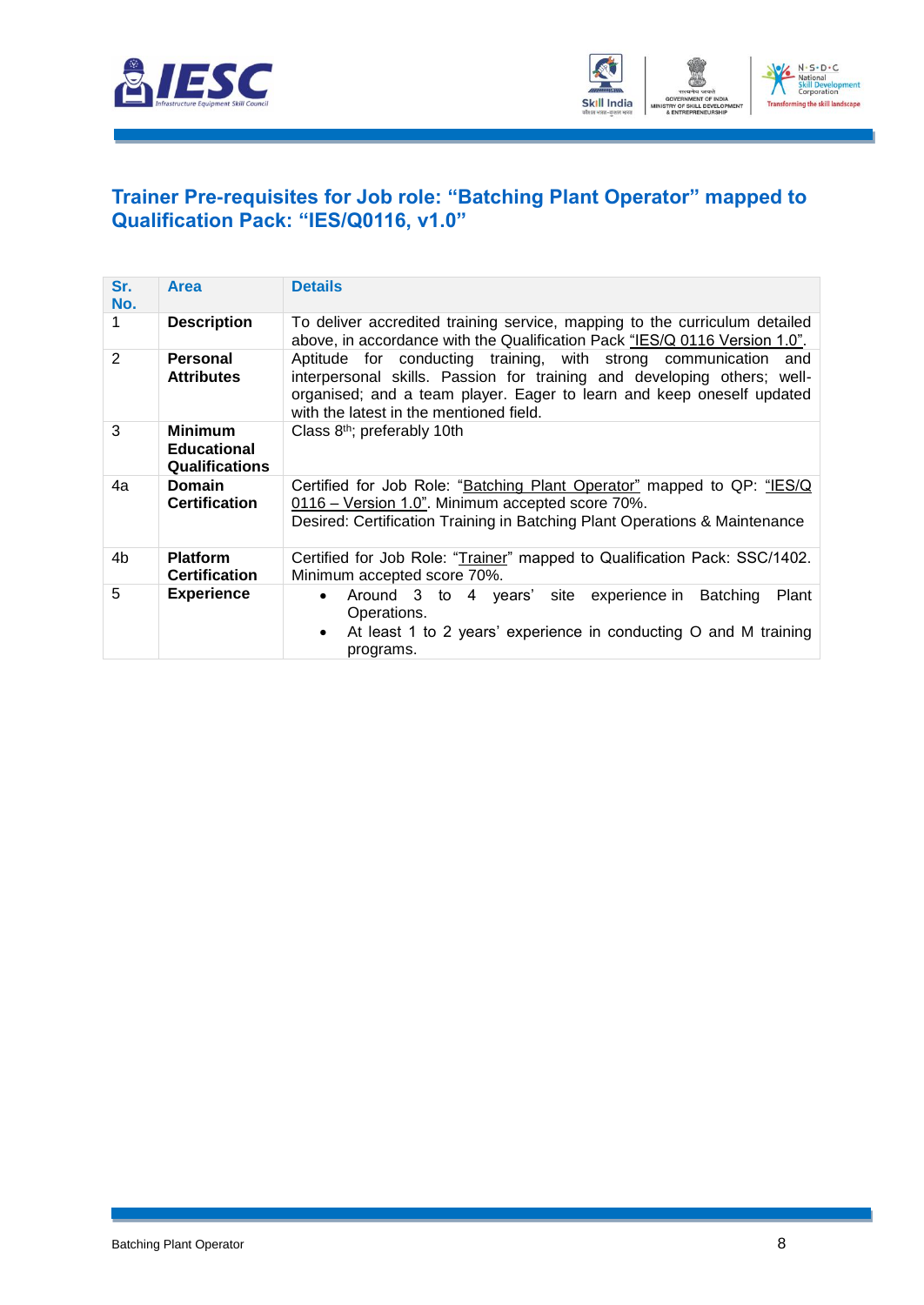



<span id="page-11-0"></span>

| <b>Assessment Criteria</b>  |                                 |
|-----------------------------|---------------------------------|
| Job Role                    | <b>Batching Plant Operator</b>  |
| <b>Qualification Pack</b>   | <b>IES/Q 0116 Version 1.0</b>   |
| <b>Sector Skill Council</b> | <b>Infrastructure Equipment</b> |

| Sr.<br>No.     | <b>Guidelines for Assessment</b>                                                                                                                                                                                                                                                    |
|----------------|-------------------------------------------------------------------------------------------------------------------------------------------------------------------------------------------------------------------------------------------------------------------------------------|
|                | Criteria for assessment for Qualification Pack has been laid down based on the NOS's. Each<br>Performance Criteria (PC) has been assigned marks proportional to its importance within<br>NOS.SSC will also lay down proportion of marks for Theory and Skill Practical for each PC. |
| $\mathcal{P}$  | The assessment for the theory part will be based on knowledge bank of questions created by<br>the SSC.                                                                                                                                                                              |
| 3              | Individual assessment agencies will create unique question papers for theory part for each<br>candidate at each examination/training center (as per assessment criteria below)                                                                                                      |
| $\overline{4}$ | Individual assessment agencies will create unique evaluations for skill practical for every<br>student at each examination/training center based on this criteria.                                                                                                                  |
| 5              | To pass the Qualification Pack, every trainee should score a minimum of 40% in each NOS<br>and 60% aggregate                                                                                                                                                                        |
| 6              | In case of successfully passing only certain number of NOS's, the trainee is eligible to take<br>subsequent assessment on the balance NOS's to pass the Qualification pack.                                                                                                         |
|                |                                                                                                                                                                                                                                                                                     |

|                                                                                                    |                                                                                                                                                      |                      | <b>Marks</b><br><b>Allocation</b> |               |                                   |
|----------------------------------------------------------------------------------------------------|------------------------------------------------------------------------------------------------------------------------------------------------------|----------------------|-----------------------------------|---------------|-----------------------------------|
| <b>Assessment</b><br><b>Outcomes</b>                                                               | <b>Assessment Criteria for the</b><br>outcome                                                                                                        | Total<br><b>Mark</b> | Out Of                            | <b>Theory</b> | <b>Skills</b><br><b>Practical</b> |
| <b>IES/N0146</b><br>1 <sub>1</sub><br>Carry out pre-<br>operation<br>checks on a<br>batching plant | PC1. Inspect oil and filter on<br>compressor, drain tank<br>air<br>manifolds and all water traps<br>as per the procedures set by<br>the manufacturer |                      | $\overline{2}$                    | 1             | 1                                 |
|                                                                                                    | PC2. Check the oil level in all<br>gear boxes, hydraulic unit,<br>drum motor oil and auto-roll as<br>per the procedures set by the<br>manufacturer   |                      | $\overline{2}$                    | 1             | 1                                 |
|                                                                                                    | PC3. Ensure that the cement<br>aeration<br>bin.<br>system<br>is<br>operating properly                                                                | 30                   | 1.5                               | 0.5           | 1                                 |
|                                                                                                    | PC4. Ensure that all bins and<br>silos are full as per<br>the<br>production requirement                                                              |                      | 1.5                               | 0.5           | 1                                 |
|                                                                                                    | PC5. Inspect tension on all V-<br>drive belts and other belts for<br>wear and tear                                                                   |                      | 1.5                               | 0.5           | 1                                 |
|                                                                                                    | PC <sub>6</sub><br>Ensure<br>that<br>liquid<br>admixtures are stored as per<br>the organizational standards to<br>avoid contamination                |                      | 1                                 | 0.5           | 0.5                               |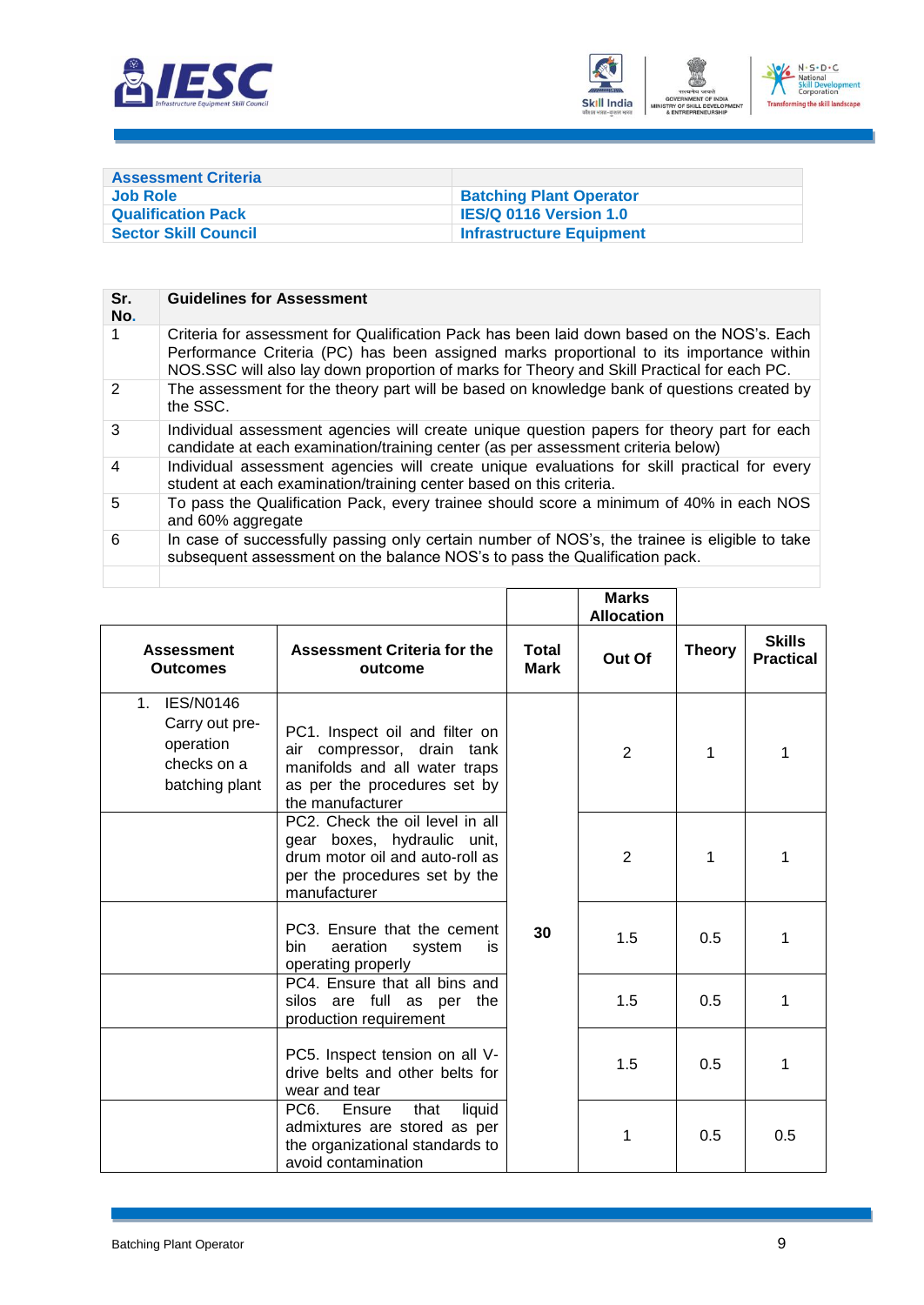





| PC7. Check that admixture<br>dispensers<br>are<br>in<br>good<br>working condition                                                       | 0.5            | 0   | 0.5 |
|-----------------------------------------------------------------------------------------------------------------------------------------|----------------|-----|-----|
| PC8.<br>Ensure<br>that<br>safety<br>equipment is present and<br>securely mounted as per the<br>organizational standards                 | $\overline{2}$ | 1   | 1   |
| PC9. Check for wiring damage<br>and loose electrical fitting for<br>the electric drive motors                                           | 1              | 0.5 | 0.5 |
| PC10. Ensure mixer motor is<br>turned off before carrying out<br>mixer cleaning or chipping                                             | 1              | 0.5 | 0.5 |
| PC11. Ensure weigh hoppers<br>are emptied from the previous<br>day's operation                                                          | 0.5            | 0   | 0.5 |
| PC12. Check the area under<br>plant for spillage and trace<br>source                                                                    | 0.5            | 0   | 0.5 |
| Ensure<br>PC13.<br>visual<br>inspections are carried out for<br>broken load cells, leaks, dust<br>build-up in bag house, worn<br>gates, | 1.5            | 0.5 | 1   |
| PC14.<br>Check<br>conveyors,<br>boom scrapers and bucket<br>elevators for free running and<br>wear, and adjust as necessary             | 1              | 0   | 1   |
| PC15. Check all hoppers and<br>doors are in clean and efficient<br>working order                                                        | 1              | 0   | 1   |
| PC16. Check central mixer<br>blades, strippers or arms for<br>wear and tightness and adjust<br>as necessary                             | 1              | 0   | 1   |
| PC17. Check tightness of all<br>hydraulic connections and the<br>condition of flexible tubes                                            | 0.5            | 0   | 0.5 |
| PC18. Check and remove any<br>cement or concrete build up in<br>the mixer                                                               | 1              | 0.5 | 0.5 |
| PC19. Check dust seals on<br>cement hoppers for wear                                                                                    | 0.5            | 0   | 0.5 |
| PC20. Ensure that bearings<br>properly<br>and<br>gears<br>are<br>greased                                                                | 1              | 0.5 | 0.5 |
| PC21. Check mixer drum for<br>structural cracks or damage                                                                               | 0.5            | 0   | 0.5 |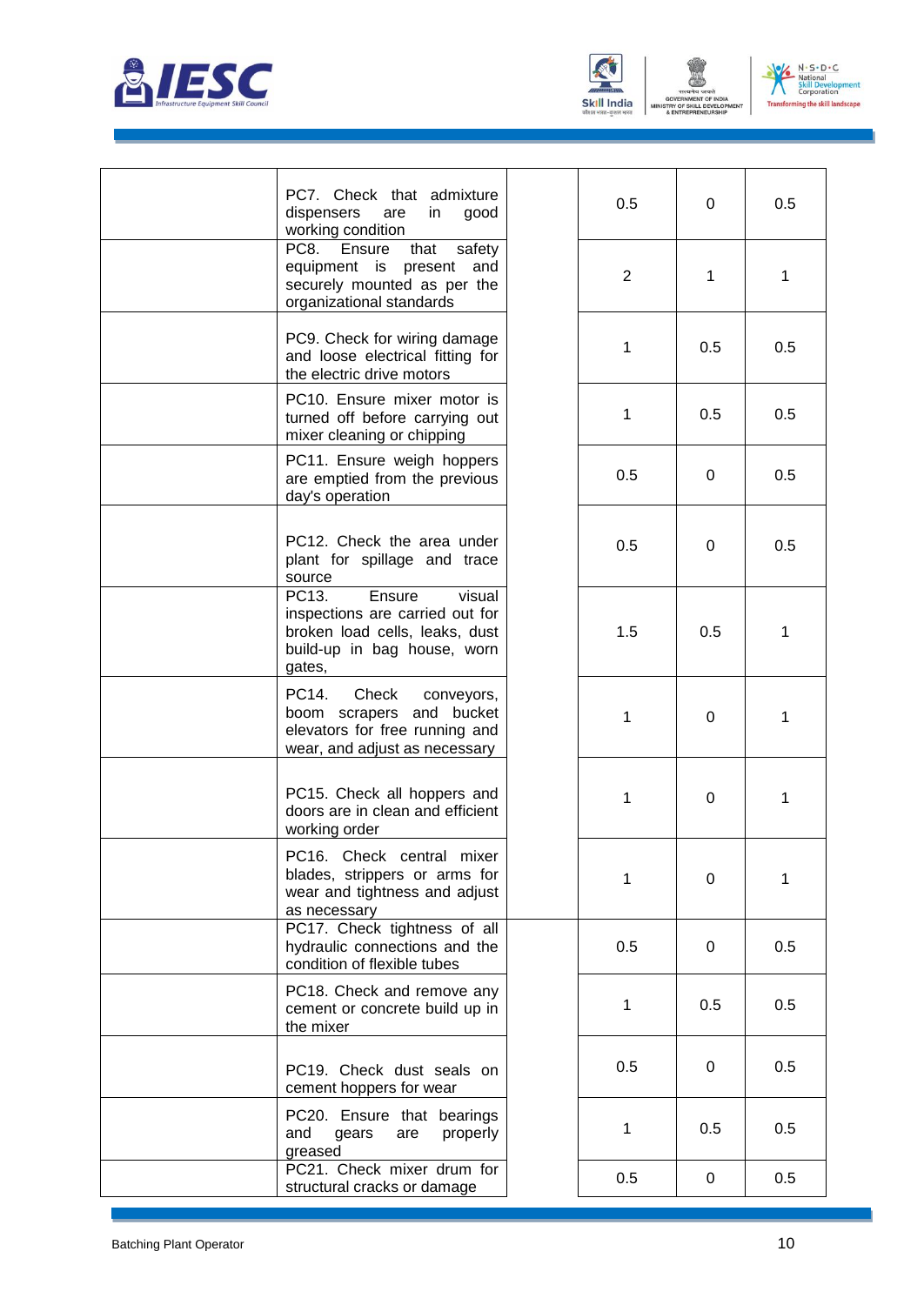



NT OF



|                                                                     | PC22. Inspect and tighten all<br>bolts and bearing set screws                                                                                  |              | 1   | 0   | 1   |
|---------------------------------------------------------------------|------------------------------------------------------------------------------------------------------------------------------------------------|--------------|-----|-----|-----|
|                                                                     | PC23.<br>Maintain<br>power<br>generator, monitor voltage and<br>frequency at appropriate levels                                                |              | 1   | 0   | 1   |
|                                                                     | PC24. Check and ensure that<br>all cabin controls including<br>electronic<br>display,<br>censors,<br>etc. are functioning properly             |              | 1   | 0   | 1   |
|                                                                     | PC25.<br>Ensure<br>before<br>that<br>machine<br>the<br>should<br>work,<br>have an empty running                                                |              | 1   | 0.5 | 0.5 |
|                                                                     | PC26.<br>Maintain<br>a<br>checking/maintenance logbook<br>record<br>all<br>activities<br>to<br>performed before starting the<br>batching plant |              | 1.5 | 1   | 0.5 |
|                                                                     | PC27.<br>Report<br>defects<br>precisely to the supervisor if<br>beyond scope of his role                                                       |              | 1.5 | 1   | 0.5 |
|                                                                     |                                                                                                                                                | <b>Total</b> | 30  | 10  | 20  |
| <b>IES/N0147</b><br>2.<br>Carry out<br>batching plant<br>operations | PC1. Plan and organize the<br>job as per the organizational<br>procedures                                                                      |              | 1   | 0.5 | 0.5 |
|                                                                     | PC2. Start genset and activate<br>cross-over switch                                                                                            |              | 0.5 | 0   | 0.5 |
|                                                                     | PC3. Check panel to ensure<br>that controls are in correct<br>position for starting                                                            |              | 1.5 | 0.5 | 1   |
|                                                                     | PC4. Turn on control panel<br>power as per the operational<br>manual                                                                           | 35           | 0.5 | 0   | 0.5 |
|                                                                     | PC5. Enter and adjust values<br>in computer system as per the<br>mix design                                                                    |              | 1   | 0   | 1   |
|                                                                     | PC6. Start components<br>- in<br>order<br>correct<br>through<br>computer controls                                                              |              | 1   | 0   | 1   |
|                                                                     | PC7. Ensure the production<br>process and product complies<br>with the appropriate quality<br>procedures                                       |              | 1.5 | 0.5 | 1   |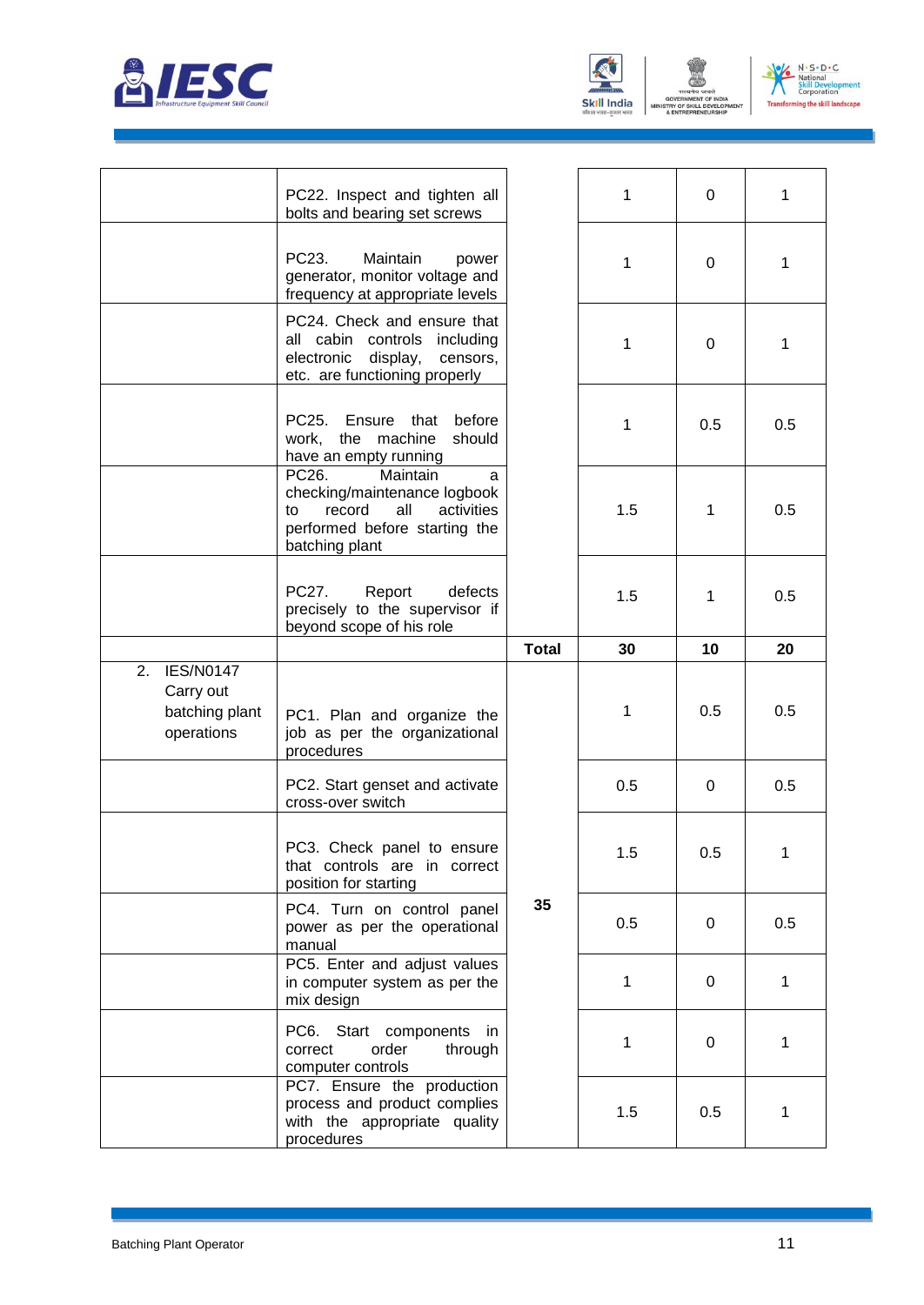





| PC8. Monitor and regulate<br>materials such as proportions<br>of aggregates, cement, water,<br>and admixtures                      | 2.5            | 0.5              | $\overline{2}$ |
|------------------------------------------------------------------------------------------------------------------------------------|----------------|------------------|----------------|
| PC9. Use the emergency stop<br>button to disable all power to<br>the batching plant in case of a<br>crisis, as per operator manual | 1.5            | 1                | 0.5            |
| PC10. Coordinate with ground<br>personnel, loader operators<br>and truck drivers                                                   | 1              | 0.5              | 0.5            |
| PC11. Ensure that truck is<br>properly positioned under sock<br>to ensure correct direction of<br>the drum                         | 1.5            | 0.5              | 1              |
| PC12.<br>Discharge<br>batched<br>into<br>delivery<br>concrete<br>trucks/mixers<br>using<br>appropriate controls                    | $\mathbf{1}$   | 0                | 1              |
| PC13. Ensure batches are<br>produced on time and as per<br>the specifications                                                      | $\overline{2}$ | 1                | 1              |
| PC14. Ensure that sequential<br>procedures for shut down                                                                           | $\overline{2}$ | 1                | 1              |
| PC15. Ensure that feed is<br>using<br>stopped<br>appropriate<br>controls as per the operational<br>manual                          | 1              | 0                | 1              |
| Clean<br>PC16.<br>drum<br>mixer<br>internally<br>the<br>as<br>per<br>operational manual                                            | 1.5            | 0.5              | 1              |
| PC17. Wash the<br>batching<br>plant externally with water to<br>remove all built-up deposits                                       | 1.5            | 0.5              | 1              |
| Conduct<br>PC18.<br>visual<br>inspection of the equipment                                                                          | 1.5            | 0.5              | 1              |
| PC19.<br>Ensure<br>that<br>the<br>lubricated<br>equipment<br>is<br>properly                                                        | 1.5            | 0.5              | 1              |
| PC20.<br>defective<br>Ensure<br>replaced<br>components<br>are<br>immediately                                                       | $\mathbf{1}$   | 0                | 1              |
| PC21. Clean the rubber chute<br>that discharges the cement<br>into the mixer                                                       | 1              | $\boldsymbol{0}$ | 1              |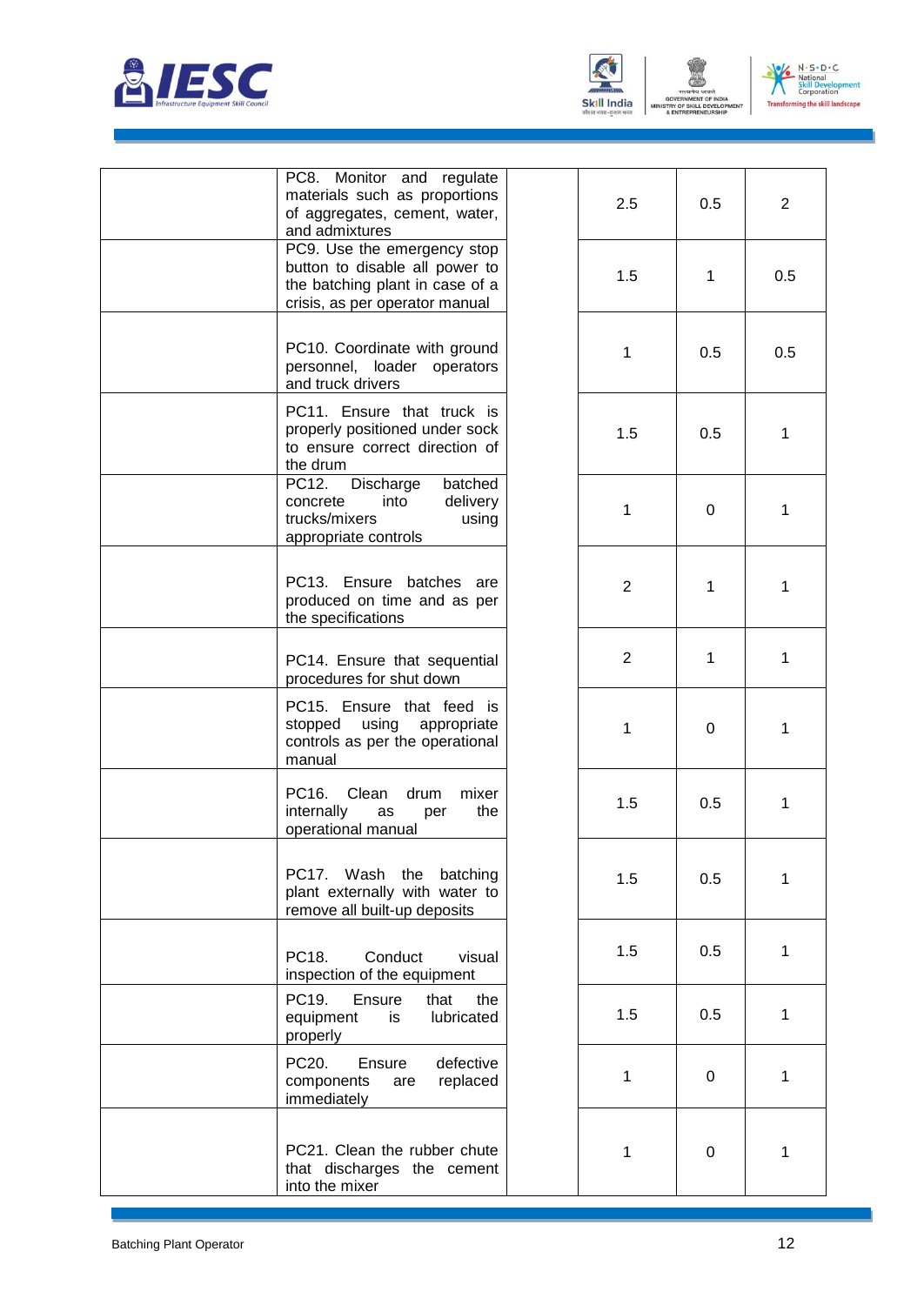





|                                                                                                           | PC22. Wear dust masks when<br>working around the plant                                                                                                                                                             |              | $\overline{2}$ | 1   | 1              |
|-----------------------------------------------------------------------------------------------------------|--------------------------------------------------------------------------------------------------------------------------------------------------------------------------------------------------------------------|--------------|----------------|-----|----------------|
|                                                                                                           | PC23.<br>Make<br>positive<br>eye<br>contact with other equipment<br>operators at the site before<br>crossing in front of or behind<br>the equipment                                                                |              | 1.5            | 1   | 0.5            |
|                                                                                                           | PC24. Wear all PPE while<br>sampling concrete and for all<br>operations                                                                                                                                            |              | $\overline{2}$ | 1   | 1              |
|                                                                                                           | PC25. Record input and output<br>flow as per the desired formats<br>of the organization                                                                                                                            |              | 2              | 1   | 1              |
|                                                                                                           |                                                                                                                                                                                                                    | <b>Total</b> | 35             | 12  | 23             |
| 3.<br><b>IES/N0148</b><br>Carry out<br>maintenance<br>and<br>troubleshootin<br>g of the<br>batching plant | PC1. Assess the right service<br>by tracking plant<br>schedule<br>hours<br>operating<br>as<br>per<br>organizational procedures                                                                                     |              | 1.5            | 1   | 0.5            |
|                                                                                                           | Perform<br>PC <sub>2</sub> .<br>basic<br>housekeeping activities in the<br>control room                                                                                                                            |              | $\overline{2}$ | 1   | 1              |
|                                                                                                           | PC3. Lubricate all bearings<br>including head and tail pulleys<br>on all conveyors, head and tail<br>bearing on cement feeder<br>screws wheel bearing supports<br>on turn head, aggregate gate<br>pivot points etc |              | 3              | 1   | $\overline{2}$ |
|                                                                                                           | PC4. Inspect and /or adjust all<br>belt wipers                                                                                                                                                                     | 20           | 1              | 0   | 1              |
|                                                                                                           | PC5. Blow clean all air filters<br>air<br>and<br>on<br>compressor<br>aeration blowers                                                                                                                              |              | 0.5            | 0   | 0.5            |
|                                                                                                           | PC6. Adjust tension of the<br>chain and scoops unit                                                                                                                                                                |              | 0.5            | 0   | 0.5            |
|                                                                                                           | PC7. Turn off the mains power<br>from panel completely before<br>carrying out maintenance work                                                                                                                     |              | 0.5            | 0   | 0.5            |
|                                                                                                           | PC8. Keep all panels under<br>shelter, water should not enter<br>the panels                                                                                                                                        |              | 1              | 0.5 | 0.5            |
|                                                                                                           | PC9. Ensure that the mixer is<br>stopped before making any<br>adjustments                                                                                                                                          |              | 1              | 0.5 | 0.5            |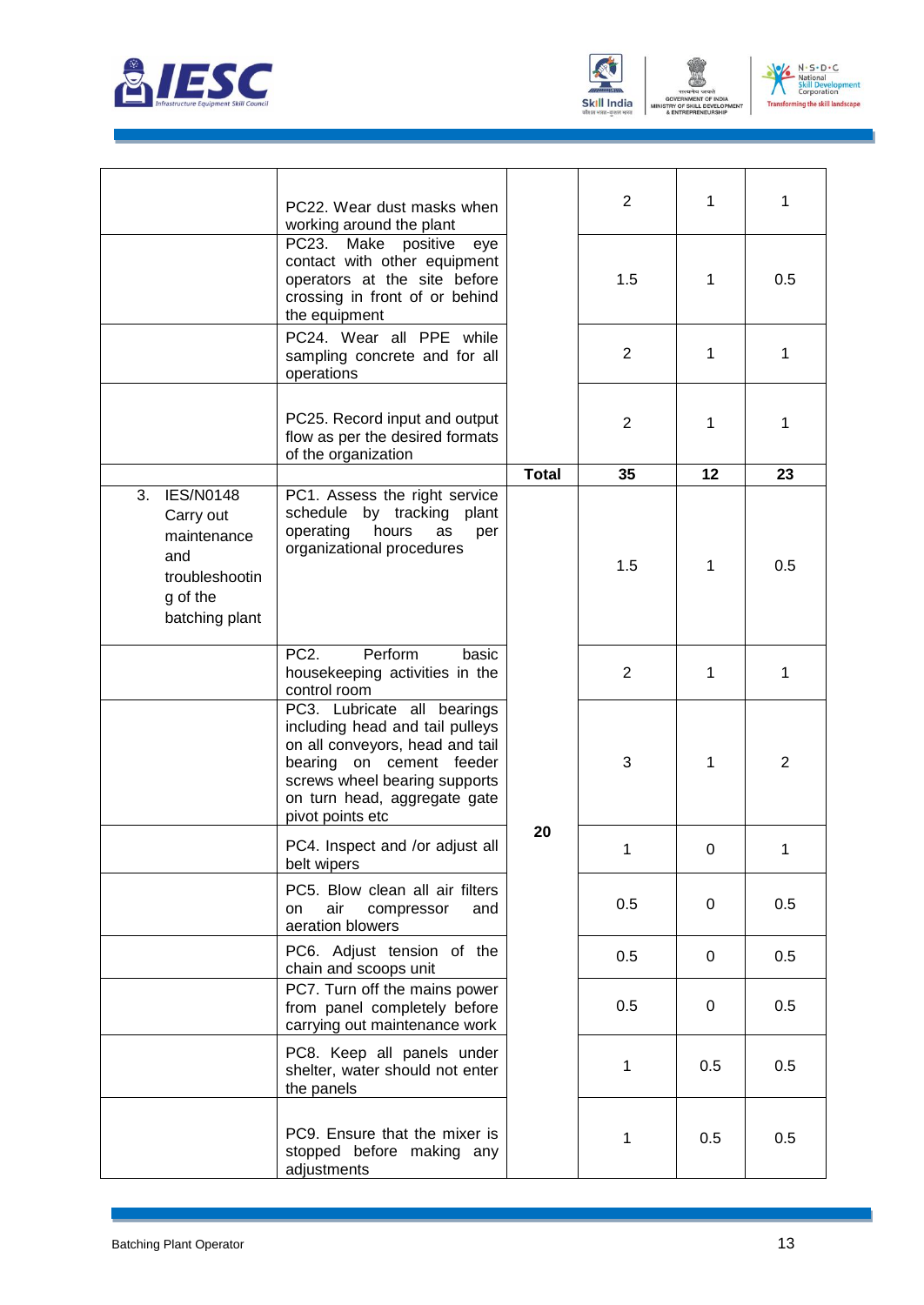





|                                                                                      | PC10. Complete timely and<br>daily/<br>legibly<br>weekly<br>maintenance<br>sheets<br>as<br>provided by the company                                                     |              | 1              | 0.5            | 0.5 |
|--------------------------------------------------------------------------------------|------------------------------------------------------------------------------------------------------------------------------------------------------------------------|--------------|----------------|----------------|-----|
|                                                                                      | PC11. Ensure that defective<br>parts are replaced immediately                                                                                                          |              | 1              | 0.5            | 0.5 |
|                                                                                      | PC12. Clean magnetic oil<br>plugs during each oil change                                                                                                               |              | 1              | 0.5            | 0.5 |
|                                                                                      | PC13. Ensure that appropriate<br>tools<br>are<br>used<br>while<br>troubleshooting                                                                                      |              | 0.5            | 0              | 0.5 |
|                                                                                      | PC14. Diagnose the problem                                                                                                                                             |              | 0.5            | $\Omega$       | 0.5 |
|                                                                                      | PC15. Assess<br>when<br>the<br>problem<br>is<br>beyond<br>his<br>competence and report the<br>problem to suitably qualified<br>and competent personnel                 |              | 0.5            | 0              | 0.5 |
|                                                                                      | PC16. Handle and dispose<br>waste based on environmental<br>guidelines at the work place                                                                               |              | $\overline{2}$ | 0.5            | 1.5 |
|                                                                                      | PC17.<br>Follow<br>reporting<br>procedures as laid down by<br>the employer                                                                                             |              | 0.5            | 0              | 0.5 |
|                                                                                      | PC  <br>18.<br>Complete<br>all<br>documentation<br>in.<br>the<br>prescribed standards<br>in a<br>timely manner                                                         |              | 1              | 0              | 1   |
|                                                                                      | PC 19. Report and escalate<br>problems/<br>incidents<br>as<br>required in a timely manner                                                                              |              | 1              | 1              | 0   |
|                                                                                      |                                                                                                                                                                        | <b>Total</b> | 20             | $\overline{7}$ | 13  |
| <b>IES/N7601</b><br>4.<br>Comply with<br>worksite health<br>and safety<br>guidelines | PC1. Comply with safety,<br>health, security<br>and<br>environment<br>related<br>regulations/ guidelines at the<br>work site                                           |              | 1.5            | 0.5            |     |
|                                                                                      | PC2. Use Personal Protective<br>Equipment (PPE) and other<br>safety gear as applicable to<br>the equipment<br>and<br>the<br>worksite                                   | 15           | 1.5            | 0.5            | 1   |
|                                                                                      | PC3.Follow safety measures<br>during operations to ensure<br>that the health and safety of<br>self or others<br>(including<br>members of the public) is not<br>at risk |              | 1.5            | 0.5            | 1   |
|                                                                                      | PC4.Carry out operations as<br>per the manufacturer's and<br>worksite related health and<br>safety guidelines                                                          |              | 1.5            | 0.5            | 1   |